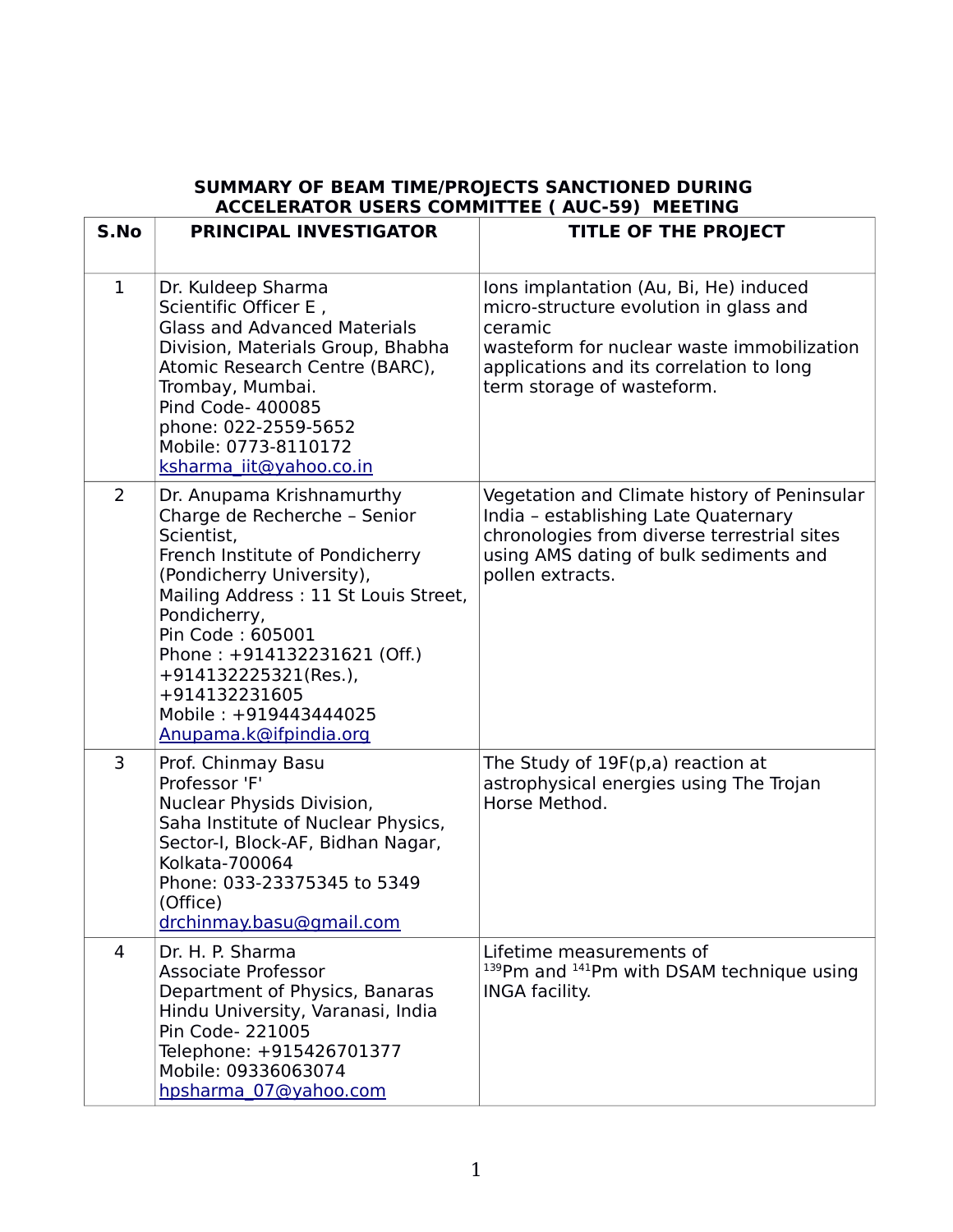| 5              | Dr. H. P. Sharma<br><b>Associate Professor</b><br>Department of Physics,<br>Banaras Hindu University, Varanasi -<br>221005<br>Phone- +915426701377 (Off.)<br>Mobile No. 09336063074<br>hpsharma 07@yahoo.com                                                                                                                                                                                                          | Search for magnetic rotational band in<br>rubidium nuclei near A=80.                                             |
|----------------|-----------------------------------------------------------------------------------------------------------------------------------------------------------------------------------------------------------------------------------------------------------------------------------------------------------------------------------------------------------------------------------------------------------------------|------------------------------------------------------------------------------------------------------------------|
| 6              | Dr. Anindya Sarkar<br>Assistant Professor In Physics,<br>Bangabasi Morning College (Under<br>University Of Calcutta)<br>Mailing Address:<br>19, Rajkumar Chakraborty Sarani,<br>Kolkata-700009.<br>Pin Code- 700009<br>Telephone: 033 2350 9210 (Off.)<br>Mobile: 9432164419<br>sarkarcal@gmail.com                                                                                                                   | Tuning new defective states in $ZnO$ , TiO <sub>2</sub> and<br>Sno <sub>2</sub> Using Swift Ion Irradiation.     |
| $\overline{7}$ | Dr. P. K. Kulriya<br>Fulbright Postdoctoral Fellow &<br><b>Scientist E</b><br>Rensselaer Polytechnic Institute,<br>USA & Inter- University Accelerator<br>Centre, New Delhi<br><b>Mailing Address:</b><br>Department of Mechanical,<br>Aerospace & Nuclear Engineering,<br>Rensselaer Polytechnic Institute<br>(RPI), JEC 5048, 110 8th Street, Troy<br>NY 12180<br>Mobile No. +1-518-961-5871<br>pawaniuac@gmail.com | Simulation of fission fragments induced<br>radiation damage on the structural stability<br>of the nuclear fuels. |
| 8              | Mrs. Golda K.S.<br>Scientist<br>IUAC, Aruna Asaf Ali Marg, New<br>Delhi-110067<br>Phone: 11-26893955<br>goldaks@gmail.com                                                                                                                                                                                                                                                                                             | Study of fusion-fission dynamics near mass<br>200 region.                                                        |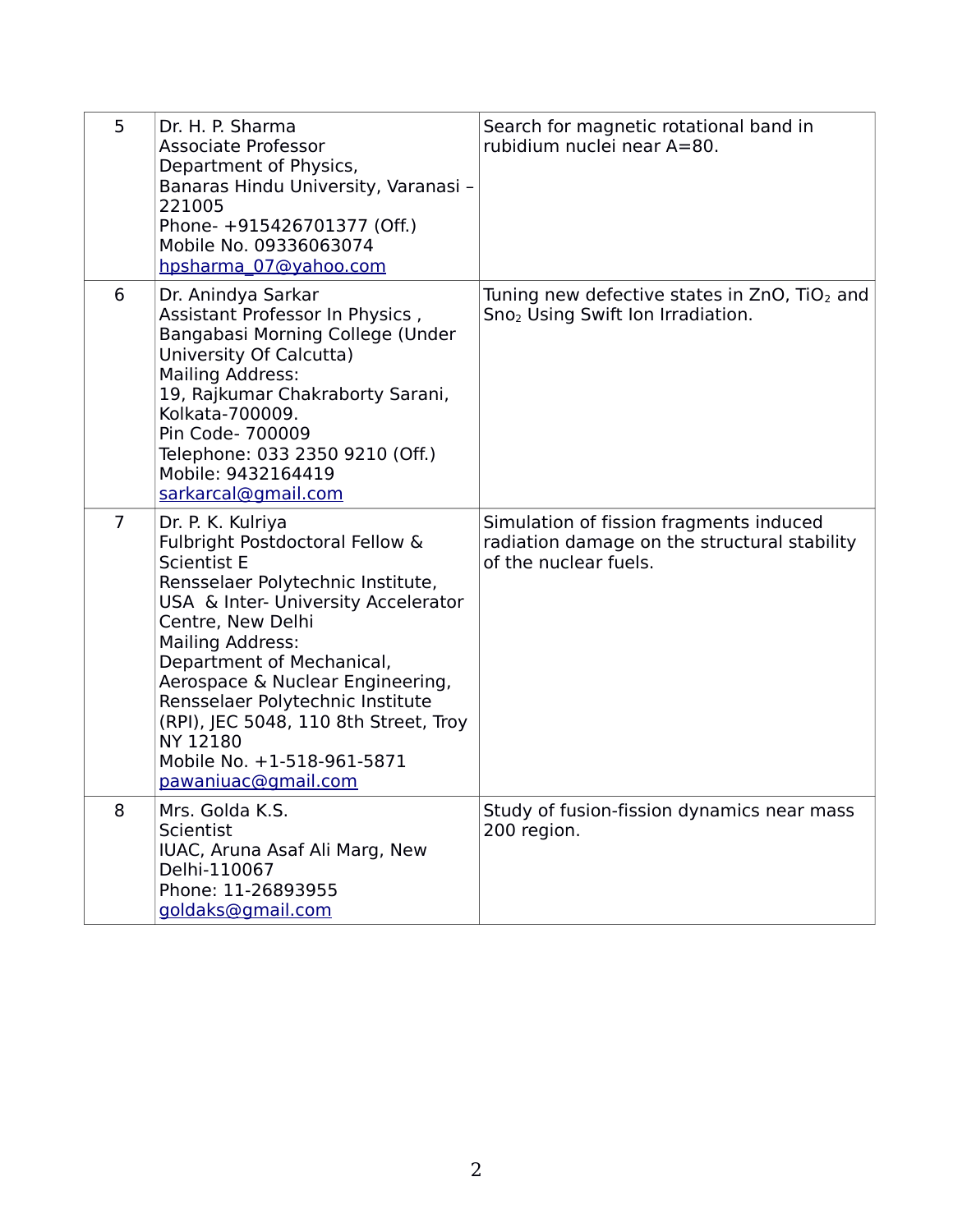| 9  | Prof. Dharmendar Boolchandani<br>Electronics & Communication<br>Engineering, Malaviya National<br>Institute of Technology,<br>Mailing Address: JLN Road, Malviya<br>Nagar, Jaipur<br>Rajasthan -302017<br>Phone- 0141-2713334<br>0141-2521078 (Res.)<br>Mobile: 9314505697<br>dboolchandani.ece@mnit.ac.in | Fabrication and characterization of Zinc<br>Oxide thin films for opto-electronic device<br>applications.                                                                                              |
|----|------------------------------------------------------------------------------------------------------------------------------------------------------------------------------------------------------------------------------------------------------------------------------------------------------------|-------------------------------------------------------------------------------------------------------------------------------------------------------------------------------------------------------|
| 10 | Dr. Shammi Verma<br>Scientist 'SD'<br>Semi-Conductor Laboratory (SCL),<br>Department of Space, Sector-72, S.<br>A. S. Nagar (Mohali)-160071,<br>Punjab, India<br>Pin Code- 160071<br>Phone: 0172-229-6364 (Res.)<br>Mobile: 8872496391, 9911314694<br>shammiktl@gmail.com;<br>shammi@scl.gov.in            | Investigations of Single Event Effects (SEEs/<br>SEUs) in micro-circuit devices.                                                                                                                      |
| 11 | Dr. A. P. Pradeepkumar<br><b>Associate Professor and Head</b><br>Univeristy of Kerala, Dept. Of<br>Geology, Kariavattom,<br>Trivandrum-695581<br>Phone-0471-2308403 (Off.)<br>0471-2727966 (Res.)<br>Mobile: 9895245380<br>geo.pradeep@keralauniversity.ac.in,<br>geo.pradeep@gmail.com                    | Silicate weathering and river geochemistry<br>in the tropical Kabini river basin of Wayanad<br>district, Kerala, India: applications of<br>cosmogenic <sup>10</sup> Be and <sup>26</sup> Al analyses. |
| 12 | Dr. Razia Nongjai<br>Post-Doctoral Fellow<br>Inter University Accelerator Centre,<br>New Delhi<br>Mailing Address:<br>Razia Nongjai C/o Dr. K. Asokan,<br>Materials Science Division, Inter<br>University Accelerator Centre, New<br>Delhi-110067<br>Mobile No. 9560934110<br>razianongjai@gmail.com       | Tailoring exchange bias in Fe <sub>3</sub> O <sub>4</sub> /NiO bilayer<br>by Swift Heavy Ion Irradiation.                                                                                             |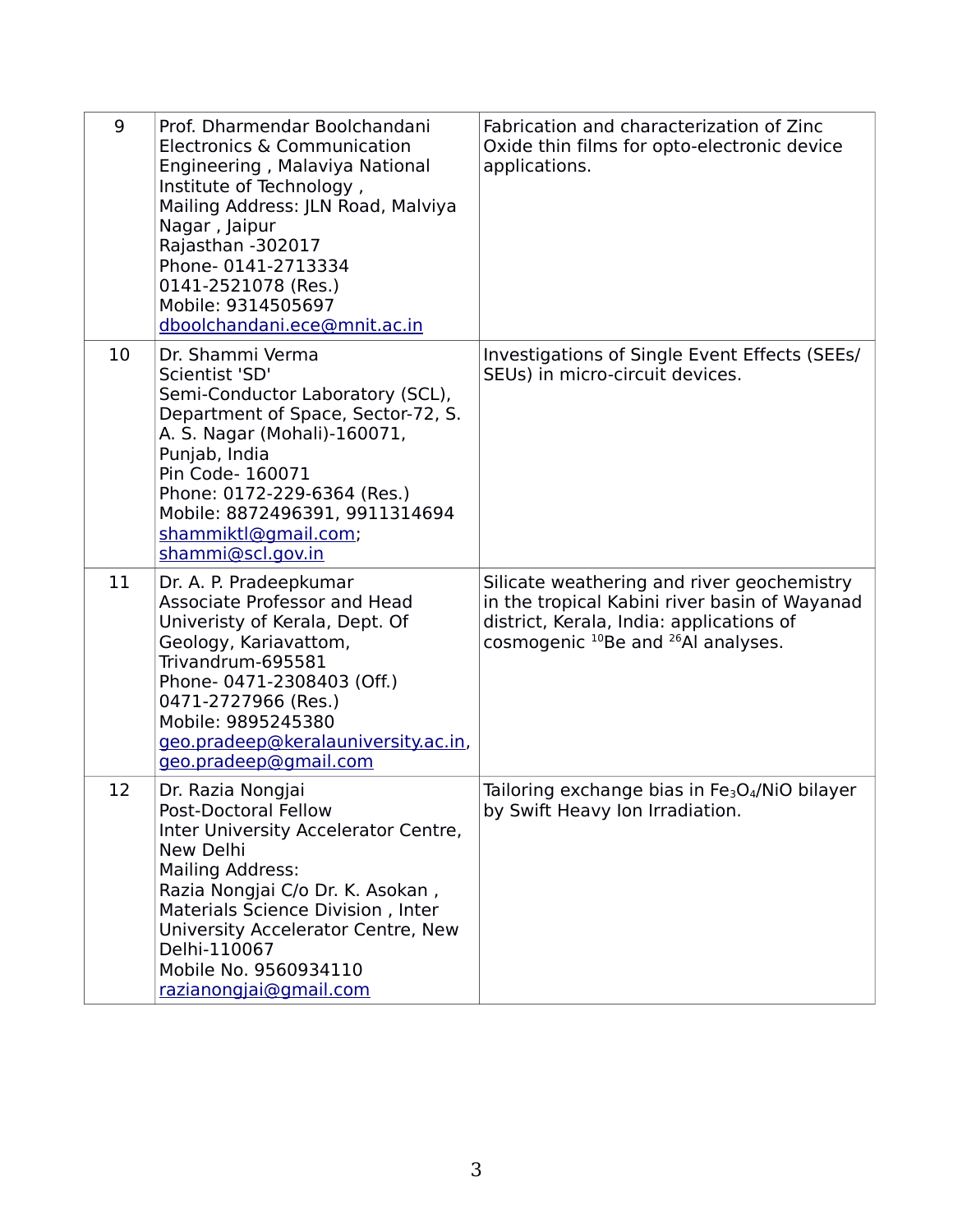| 13 | Dr. Bivash Ranjan Behera<br>Professor<br>Department of Physics<br>Centre for Advance Study in Physics,<br>Panjab University, Chandigarh<br>$(UT)-160014$<br>Phone: 0172-2534461 (Off.)<br>9815324956 (Res.)<br>Mobile: 09815324956<br>bivash@pu.ac.in,<br>bivashbehera@yahoo.co.in   | An exploratory experiment for measuring<br>the fission barrier of nuclei by transfer<br>induced fission reaction.                                                                                                      |
|----|--------------------------------------------------------------------------------------------------------------------------------------------------------------------------------------------------------------------------------------------------------------------------------------|------------------------------------------------------------------------------------------------------------------------------------------------------------------------------------------------------------------------|
| 14 | Dr. Gopal Mukherjee<br>Scientific Officer (F)<br>Variable Energy Cyclotron Centre,<br>1/AF Bidhan Nagar,<br>Kolkata-700064<br>Phone: (033)23184165<br>Mobile: 9231615164<br>Fax: 033 23346871<br>gopal@vecc.gov.in                                                                   | Search for band structure<br>above the highest known isomer in <sup>195</sup> Bi.                                                                                                                                      |
| 15 | Dr. Sujit Tandel<br><b>UGC Associate Professor</b><br>UM-DAE Centre for Excellence in<br>Basic Sciences(CBS), Health Centre<br>Building, University of Mumbai,<br>Kalina, Santacruz (East), Mumbai-<br>400098<br>Phone-022-26530224<br>sujit.tandel@cbs.ac.in,<br>sktandel@gmail.com | Multi-quasiparticle isomers below<br>doubly-magic 208Pb.                                                                                                                                                               |
| 16 | Dr. Dileep Gupta<br>Scientist-E<br><b>UGC-DAE Consortium for</b><br>Scientific Research,<br>University Campus,<br>Khandwa Road, Indore,<br>Phone- 07312463913 (Ext. 176)<br>Mobile: 09407423560<br>dkumar@csr.res.in                                                                 | Tailoring of uncompensated<br>spin at interface of Co/CoO<br>multilayer using swift heavy ion irradiation O<br>r Effect of interface modification on exchang<br>e bias in soft/hard magnetic multilayer struct<br>ure. |
| 17 | Dr. P. K. Shishodia<br><b>Associate Professor</b><br>Department of Electronics<br>Zakir Husain Delhi College<br>(University of Delhi)<br>Jwaharlal Nehru Marg,<br>Mobile- 9818257720<br>pkshishodia@zh.du.ac.in                                                                      | Investigations of swift heavy ion irradiation<br>on CulnSe <sub>2</sub> and Cu <sub>2</sub> ZnSnS <sub>4</sub> thin films.                                                                                             |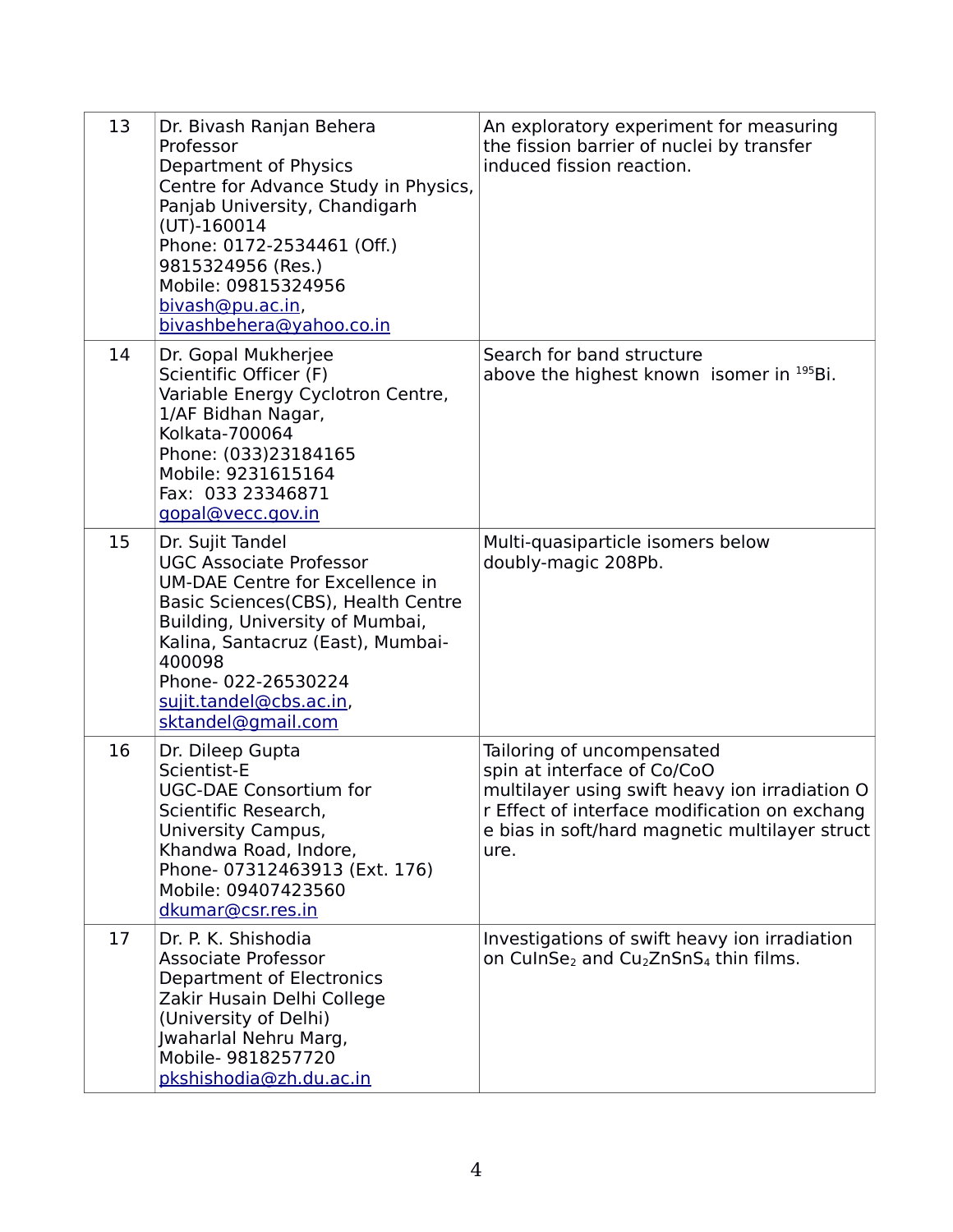| 18 | Prof. Giovanni Mattei<br>Dept. of Physics and Astronomy,<br>University of Padova,<br>via Marzolo 8, I-35131 Padova,<br>Italy, Pin Code: I-35131<br>Phone: +39.049.8277045<br>Fax +39.049.8277003<br>giovanni.mattei@unipd.it                                                                                                                                    | Tuning of the strain in Si or Ge substrates by<br>ion beams.                                                                                                        |
|----|-----------------------------------------------------------------------------------------------------------------------------------------------------------------------------------------------------------------------------------------------------------------------------------------------------------------------------------------------------------------|---------------------------------------------------------------------------------------------------------------------------------------------------------------------|
| 19 | Dr. Parasmani Rajput<br>Atomic & Molecular Physics Division,<br><b>Bhabha</b><br>Atomic Research Centre, Trombay,<br>Mumbai- 400085<br><b>Mailing Address:</b><br>Dr. Parasmani Rajput, Indus-2<br>complex, Raja Ramanna Center for<br>Advance<br>Technology (RRCAT), Indore (M.P.) -<br>452013<br>Phone: (+91) 731-2442156 (Off.)<br>parasmanirajput@gmail.com | Swift heavy ion induced modifications of<br>Co/Ti neutron<br>polarizer supermirror.                                                                                 |
| 20 | Dr. Ashish Kumar<br>DST-INSPIRE Faculty,<br>IUAC, New Delhi-110067<br>Phone: 9718686667<br>dr.akmr@gmail.com                                                                                                                                                                                                                                                    | Defects in GaN caused by SHI irradiation and<br>its potential applications.                                                                                         |
| 21 | Ms. Jyoti Singh<br>C/o. Prof. Jairam Manam,<br>Department of Applied Physics,<br>Indian School of Mines, Dhanbad,<br>(Jharkhand), Pin Code -826004<br>Mobile: +919931557023<br>jairam.manam@gmail.com,<br>jairam manam@yahoo.co.in                                                                                                                              | Luminescence studies of lanthanide based<br>alkaline earth inter-oxides for dosimetry and<br>light emitting application tailored by swift<br>heavy ion irradiation. |
| 22 | Mr. Harsh Gupta<br>C/o. Dr. Santanu Ghosh,<br>IIT, Delhi, New Delhi<br>Mobile: 9027590143 (Harsh)<br>harsh.hqupta@hotmail.com                                                                                                                                                                                                                                   | Modification of nanostructures of Si rich<br>silicon nitride films by ion irradiation.                                                                              |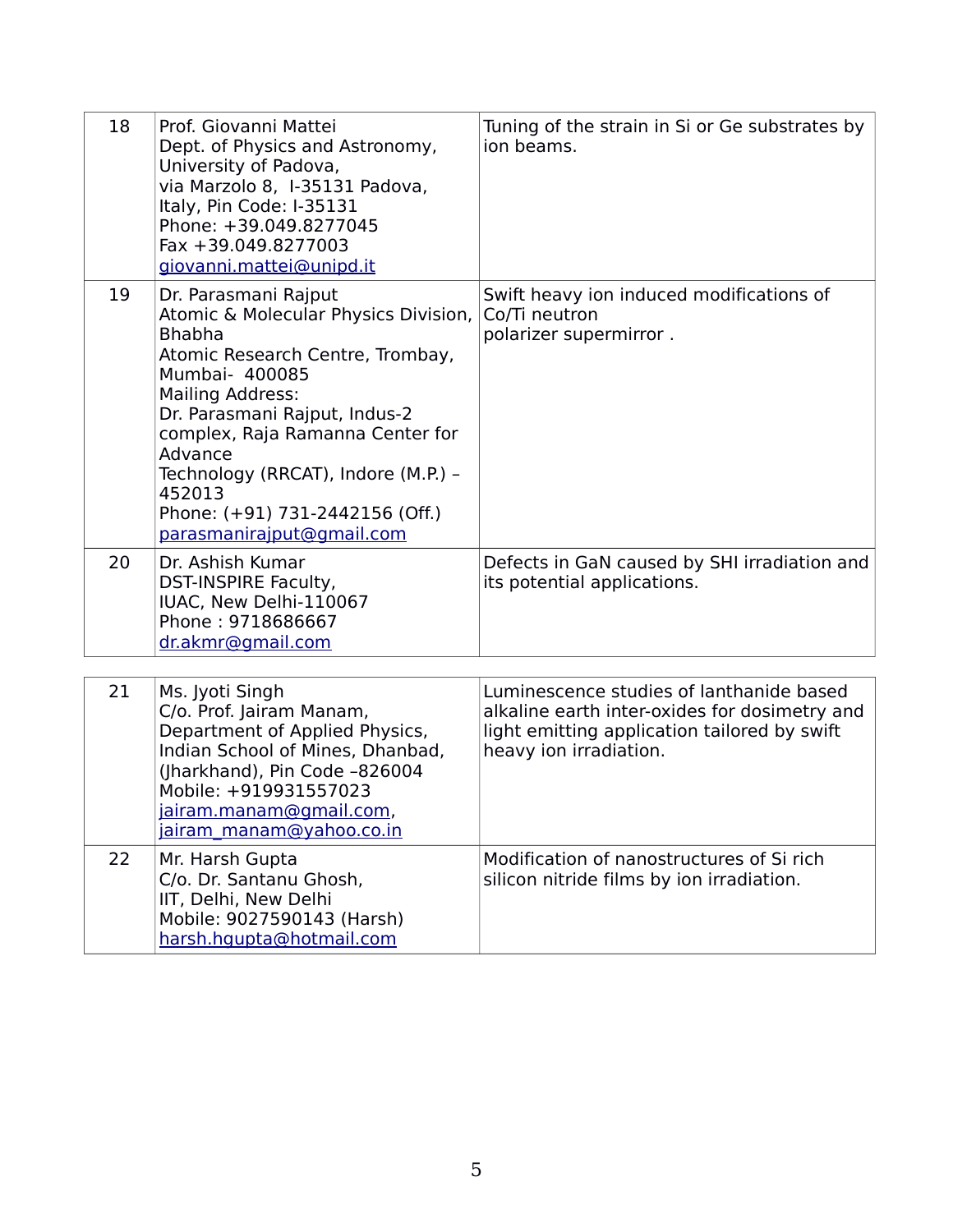| 23 | Mr. Amarnadh R U<br>C/o. Dr. G. Gopkumar,<br>Associate Professor,<br>Department Of Physics,<br>University College,<br>Thiruvananthapuram,<br>University Of Kerala,<br>Thiruvananthapuram- 695034<br>Mobile: 9847572584<br>kggopkumar@yahoo.co.in<br>Mobile no.: 8281241830 (Amarnadh)<br>amarnadh2010@rediffmail.com | Study of the role of non collective<br>excitations and nuclear dissipation in the<br>sub-barrier fusion of $^{19}F$ , $^{16}O + {}^{165}Ho$ Systems. |
|----|----------------------------------------------------------------------------------------------------------------------------------------------------------------------------------------------------------------------------------------------------------------------------------------------------------------------|------------------------------------------------------------------------------------------------------------------------------------------------------|
| 24 | Ms. Smita Laxman Survase<br>C/o. Dr. Madhavi Anant Thakurdesai,<br>Associate Professor, Department of<br>Physics, , Birla College of Arts,<br>Science and Commerce, Kalyan-<br>421304<br>Phone: 9869722722<br>Mobile: 9220898269<br>madhavithakurdesai@gmail.com<br>slsurvase@yahoo.com                              | Synthsis and characterzation of II-VI<br>compound nanostructured thin films.                                                                         |
| 25 | Ms. Namrata Priya<br>C/o. Dr. AL. Ramanathan, Proffesor,<br>School of Environmental Sciences,<br>Jawaharlal Nehru University,<br>New Delhi-110067<br>Phone: 09810689243<br>alrinu@gmail.com<br>Namrata Priya:<br>namratajnu10@gmail.com<br>Mobile: 9013650033                                                        | Blue carbon dynamics in "Coringa Mangrove<br>Ecosystem, Andhra Pradesh, India".                                                                      |
| 26 | Mr. Suhail Ahmad Tali<br>C/o. Dr. M. Afzal Ansari Professor,<br>Department of Physics, A. M. U.<br>Aligarh -202002<br>Mobile: 09412596205<br>drmafzalansari@yahoo.com<br>Mobile no.: 08430581992 (Suhail<br>Ahmad Tali)<br>amusuhailtali@gmail.com                                                                   | Study of Break-up fusion process and its<br>sensitivity to alpha Q-value below $\approx 8$<br>MeV/nucleon energies.                                  |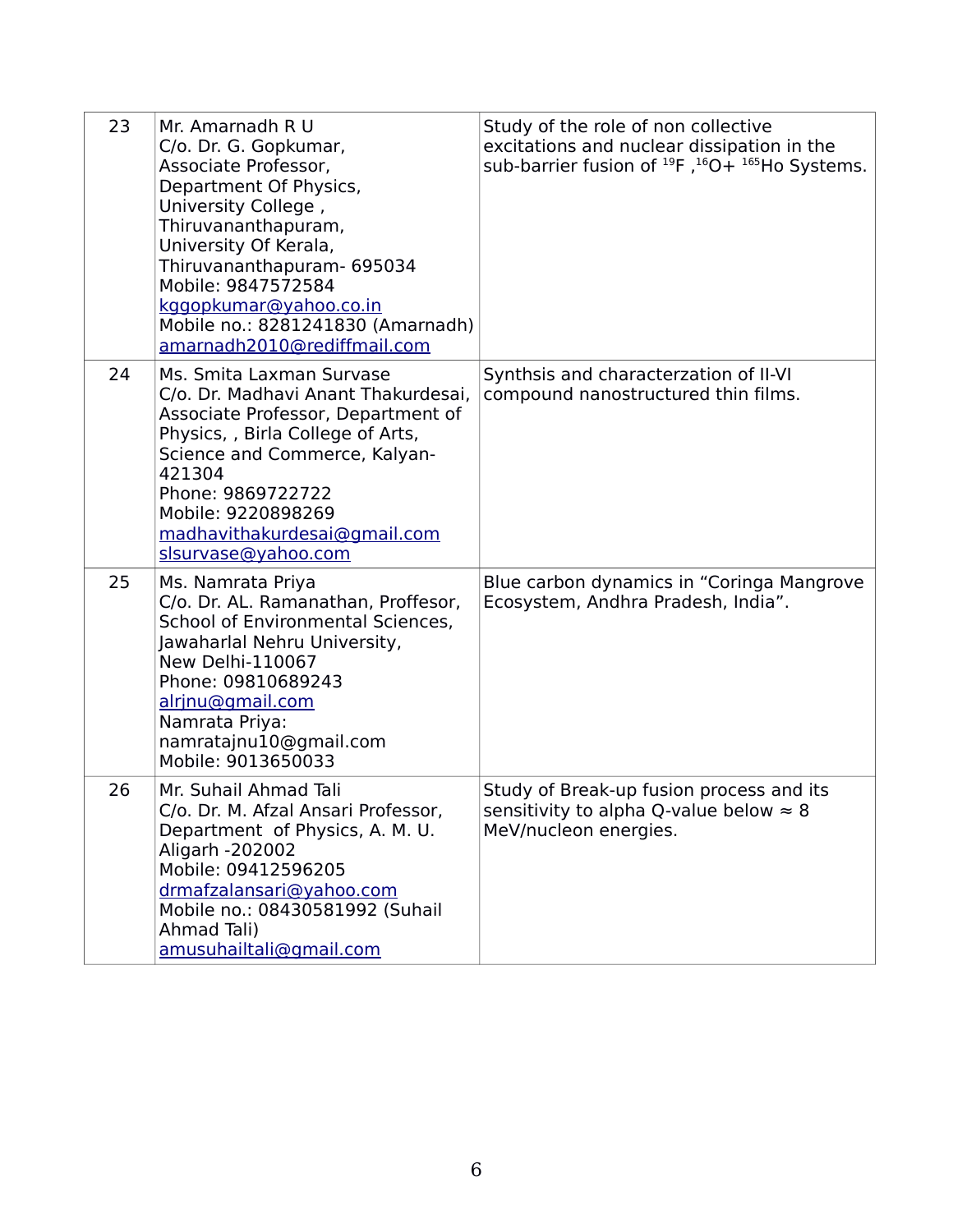| 27 | Mr. Ashaq Hussain Sofi<br>C/o. Dr. M. A. Shah,<br>Assistant Professor,<br>Department of Physics, NIT<br>Srinagar-190006<br>(Jammu and Kashmir) India<br>Phone: 09419018195<br>Mobile no.: 09596512008 (Mr. Ashaz<br>Hussain Sofi)<br>Email:shifs237@gmail.com                                                                                | Effect of Irradiation on transport and optical<br>properties of indium oxide nanostructures.                                   |
|----|----------------------------------------------------------------------------------------------------------------------------------------------------------------------------------------------------------------------------------------------------------------------------------------------------------------------------------------------|--------------------------------------------------------------------------------------------------------------------------------|
| 28 | Mr. Faroog Ahmad Dar<br>C/o. Dr. M. A. Shah,<br>Assistant Professor<br>Department of Physics,<br>NIT Srinagar, Hazratbal, Jammu and<br>Kashmir India, Pin Code-190006<br>Mobile: 09419018195<br>Mobile no.: 08491807924 (Mr. Bilal<br>Ahmad Bhat)<br>Faroog.fd@gmail.com                                                                     | Effect of Irradiation on structural, optical<br>and magnetic properties of $Al_2O_3$ thin films.                               |
| 29 | Ms. Shamlath A.<br>C/o. Dr. E. Prasad, Assistant<br>Professor<br>Department of Physics, School of<br>Mathematical & Physical Sciences<br>Central University of Kerala,<br>Padanakad (PO), Kasaragod -<br>671314, Kerala<br>Mobile: +61420790258<br>prasad.e.nair@gmail.com<br>Mobile: 09961383873 (Ms. Shamlath<br>A.)<br>shamluss@gmail.com | Investigating the dynamics of heavy ion<br>induced fusion-fission reactions at energies<br>near and above the Coulomb barrier. |
| 30 | Mr. Sunil Kumar<br>C/o. Dr. Pawan Kumar Diwan<br>(Assistant Professor)<br>Department of Applied Science,<br>UIET, Kurukshetra University,<br>Kurukshetra-136119<br>Mobile: 09896032200<br>diwanpk74@gmail.com<br>Mob. No. 08901028315 (Mr. Sunil<br>Kumar)<br>sdsunil171@gmail.com                                                           | Higher order moments in energy loss<br>distribution of swift heavy ions in solid foils.                                        |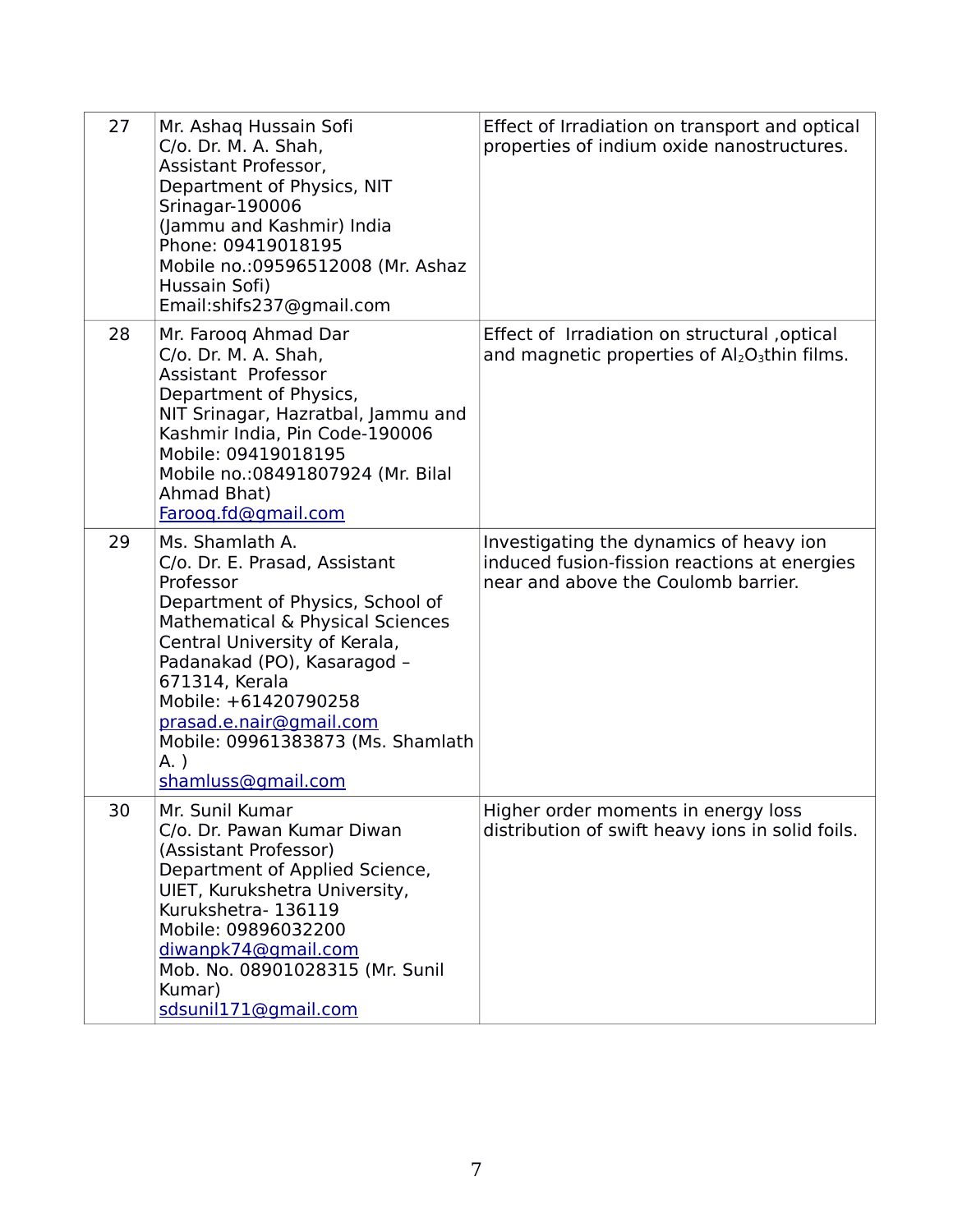| 31 | Ms. Arshiya Sood<br>C/o. Dr. Pushpendra P. Singh, Asst.<br>Professor<br>Department of Physics,<br>Indian Institute of Technology Ropar,<br>Pin Code- 140 001<br>Contact No. +91-1881-242268<br>(Office), +91 - 8283834321 (Mobile)<br>pps@iitrpr.ac.in<br>Mobile no.: (Arshiya Sood)<br>+91-8283935673, +91-9419229966 | Exploring the effect of breakup channel(s)<br>on fusion from sub- to above- barrier<br>energies.                                                            |
|----|------------------------------------------------------------------------------------------------------------------------------------------------------------------------------------------------------------------------------------------------------------------------------------------------------------------------|-------------------------------------------------------------------------------------------------------------------------------------------------------------|
| 32 | Ms. Chetna Tyagi<br>C/o. Dr. Ambuj Tripathi<br><b>Matrial Science Group</b><br>IUAC, New Delhi-110067<br>Mobile No. 9818077001<br>ambujtripathi@gmail.com<br>Mobile No. 9711328770 (Ms. Chetna<br>Tyagi)<br>tchetna91@gmail.com                                                                                        | Improvement in electrical properties and<br>tuning of optical band gap in graphene oxide<br>by energetic ion irradiation.                                   |
| 33 | Mr. Arkaprava Das<br>C/o. Dr. Fouran Singh<br><b>Material Science Group</b><br><b>Inter-University Accelerator Centre</b><br>(IUAC), New Delhi-110067<br>Phone: 011-26892601 (Ext.-8202);<br>Mobile: 09868204083<br>fouran@gmail.com                                                                                   | Structural, optical and transport studies on<br>CdO based thin fiilms and nanocomposites<br>under ion beam irradiation for optoelectronic<br>appplications. |
| 34 | Ms. Samiya Manzoor<br>C/o. Dr. Shahid Husain,<br><b>Assistant Professor</b><br>Department of Physics<br>Aligarh Muslim University,<br>Aligarh-202002<br>Mobile: 9719006563<br>s.husain@lycos.com<br>Mobile no.: 9761031996 (Ms. Samiya<br>Manzoor)<br>samiyamanzoor8@gmail.com                                         | Effect of swift heavy ion irradiation and<br>implantation on structural, electrical and<br>magnetic properties of zinc doped<br>lanthanum<br>orthoferrite.  |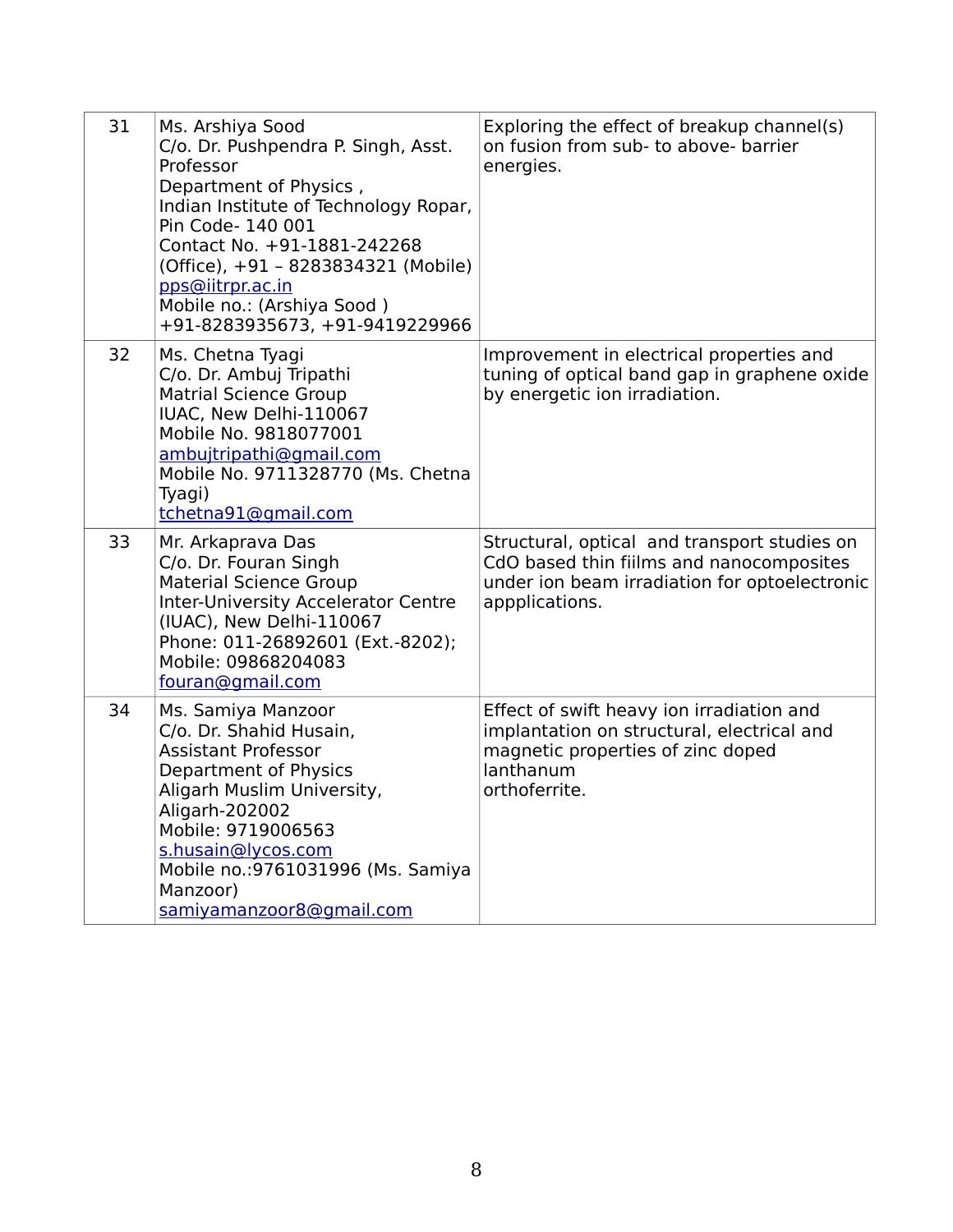| 35 | Mr. Laveen P V<br>C/o. Dr. E. Prasad<br><b>Assistant Professor</b><br>Department of Physics, School of<br><b>Mathematical and Physical</b><br>Sciences, Central University of<br>Kerala, Padanakad (PO), Kasaragod -<br>671314, Kerala<br>Mobile: 09048359097<br>prasad.e.nair@gmail.com<br>Mobile no.:09400538320 (Laveen P<br>V)<br>laveenpv@gmail.com          | Searching the stabilizing effect of $N=126$ in<br>compound systems formed in heavy ion<br>collisions.                |
|----|-------------------------------------------------------------------------------------------------------------------------------------------------------------------------------------------------------------------------------------------------------------------------------------------------------------------------------------------------------------------|----------------------------------------------------------------------------------------------------------------------|
| 36 | Ms. Neelam<br>C/o. Dr. Suresh Kumar<br>Department of Physics &<br>Astrophysics, Universiy of Delhi, Pin<br>Code-110007<br>Mobile: 09599762351<br>Mobile: 9013882475<br>du.neelam@gmail.com                                                                                                                                                                        | Study of transitional nuclei using In-beam<br>gamma-ray spectroscopy.                                                |
| 37 | Dr. Punarbasu Chaudhuri<br>Assistant Professor, Department of<br>Environmental Science, University<br>of Calcutta,<br>Mailing Address: 35 Ballygunge<br>Circular Road , Kolkata, India<br>Pin Code: 700019<br>Telephone 9133 24615445 Extn 522<br>(Office)<br>9133 25667064(Residence)<br>Mobile No. 91 9831140980<br>Fax: 91 3324614849<br>punarbasu c@yahoo.com | Studies on <sup>10</sup> Be inventory in Sundarban<br>mangrove ecosystem.                                            |
| 38 | Dr. Ghulam Nabi Dar<br><b>Assistant Professor</b><br>Department of Physics,<br>University of Kashmir,<br>Srinagar,<br>Pin Code-190006<br>Phone: 9086486160                                                                                                                                                                                                        | Synthesis, characterizations of pure and<br>radiation/ion embedded iron oxide<br>nanostructures for water treatment. |

[gulnoor.dar@gmail.com](mailto:gulnoor.dar@gmail.com)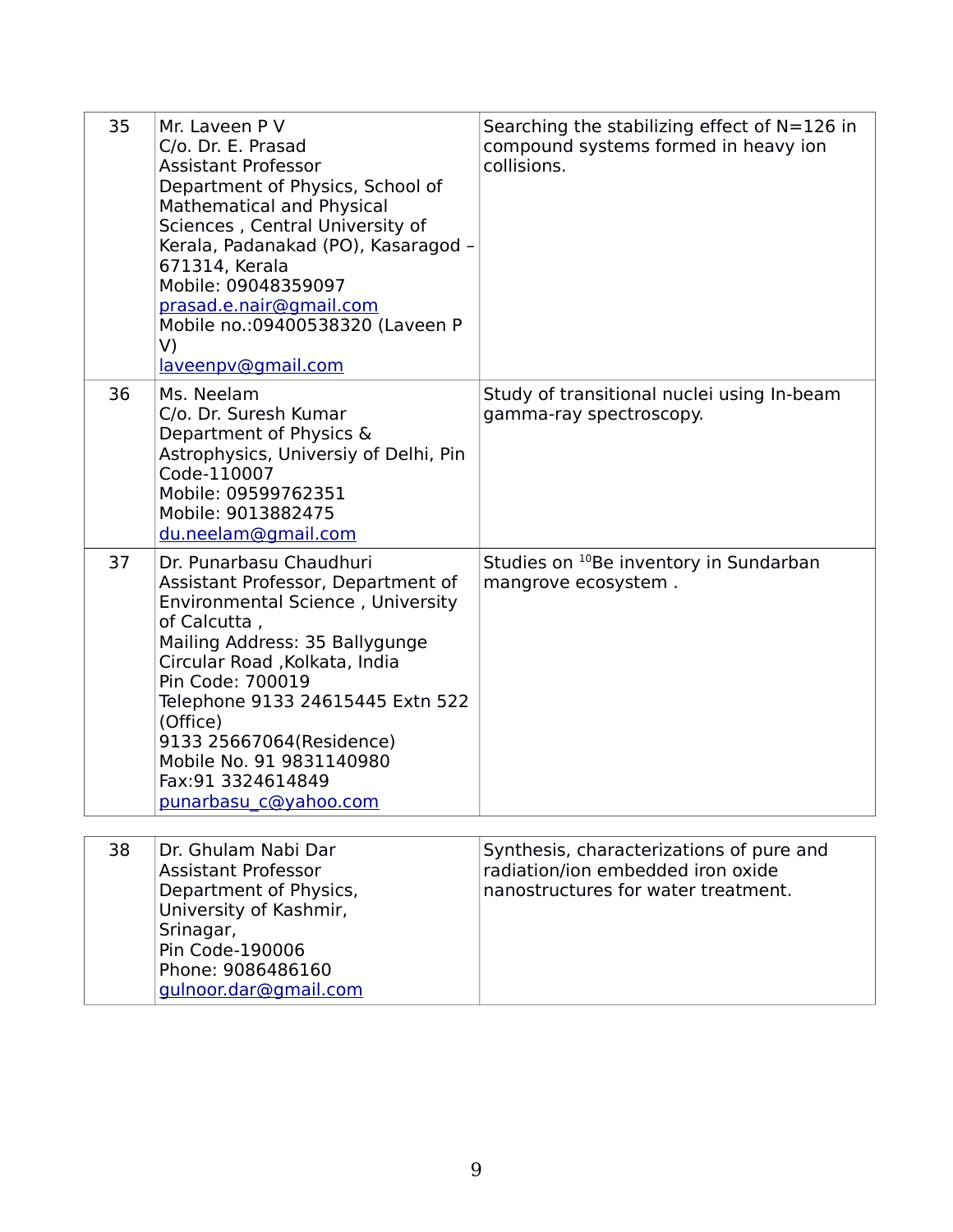| 39 | Dr. Maninder Kaur<br><b>Assistant Professor</b><br>Department of Physics, SGTB,<br>Khalsa College, Anandpur Sahib,<br>Ropar, Punjab.<br>Pin Code- 140118<br>Telephone: 09915591468<br>manisaini153@gmail.com                                                                         | To investigate the effect of deformation on<br>nuclear dissipation.                                                          |
|----|--------------------------------------------------------------------------------------------------------------------------------------------------------------------------------------------------------------------------------------------------------------------------------------|------------------------------------------------------------------------------------------------------------------------------|
| 40 | Dr. H. P. Sharma<br><b>Associate Professor</b><br>Banaras Hindu University,<br>Varanasi-221005<br>Phone: +915426701377<br>Mobile No. 09336063074<br>hpsharma_07@yahoo.com                                                                                                            | Search for Anti-magnetic Rotation in<br>$100, 106, 108$ pd.                                                                  |
| 41 | Dr. Tanuj Kumar<br><b>Assistant Professor</b><br>Central University of Haryana (CUH),<br>Jant-Pali, Mahendergarh- 123029<br>Mobile No. 9992910750<br>tanujkumar@cuh.ac.in                                                                                                            | Importance of Amorphous/Crystalline (a/c)<br>Interface in Nanoscale Surface Pattering of<br>Si (100) using Ion Beam.         |
| 42 | Dr. Ankush Vij<br>Assistant Professor,<br>Department of Physics,<br>Amity School of Applied Sciences,<br>Amity Univerisy, Haryana,<br>Panchgaon, Gurgoan-122413<br>Mobile: 9650122015<br>vij anx@yahoo.com<br>avij1@ggn.amity.edu                                                    | Ion beam induced modification in MgO<br>Based nanophosphors: luminescence and<br>related studies.                            |
| 43 | Prof. Shakil Ahmad Romshoo<br>Professor and Head of the<br>Department,<br>Department of Earth Sciences,<br>University of Kashmir, Hazratbal<br>Srinagar, Kashmir-190006<br>Phone: 09419010924 (Off.)<br>Mobile: 09419010924<br>Fax: 01942424146<br>shakilrom@kashmiruniversity.ac.in | Cosmogenic radionucleid dating ( <sup>10</sup> Be, <sup>26</sup> Al)<br>of the Glacio-fluvial deposits of Kashmir<br>Valley. |
| 44 | Dr. Lokendra Kumar<br><b>Associate Professor</b><br>Department of Physics, Univeristy of<br>Allahabad, Allahabad- 211002<br>Phone: 0532-2460993 (Off.)<br>0532-2460993 (Res.)<br>kumarlokendra2000@yahoo.com,<br>lokendrakr@allduniv.ac.in                                           | Ion Induced modifications in transport,<br>optical and magnetic properties of GaN<br>nanostructures.                         |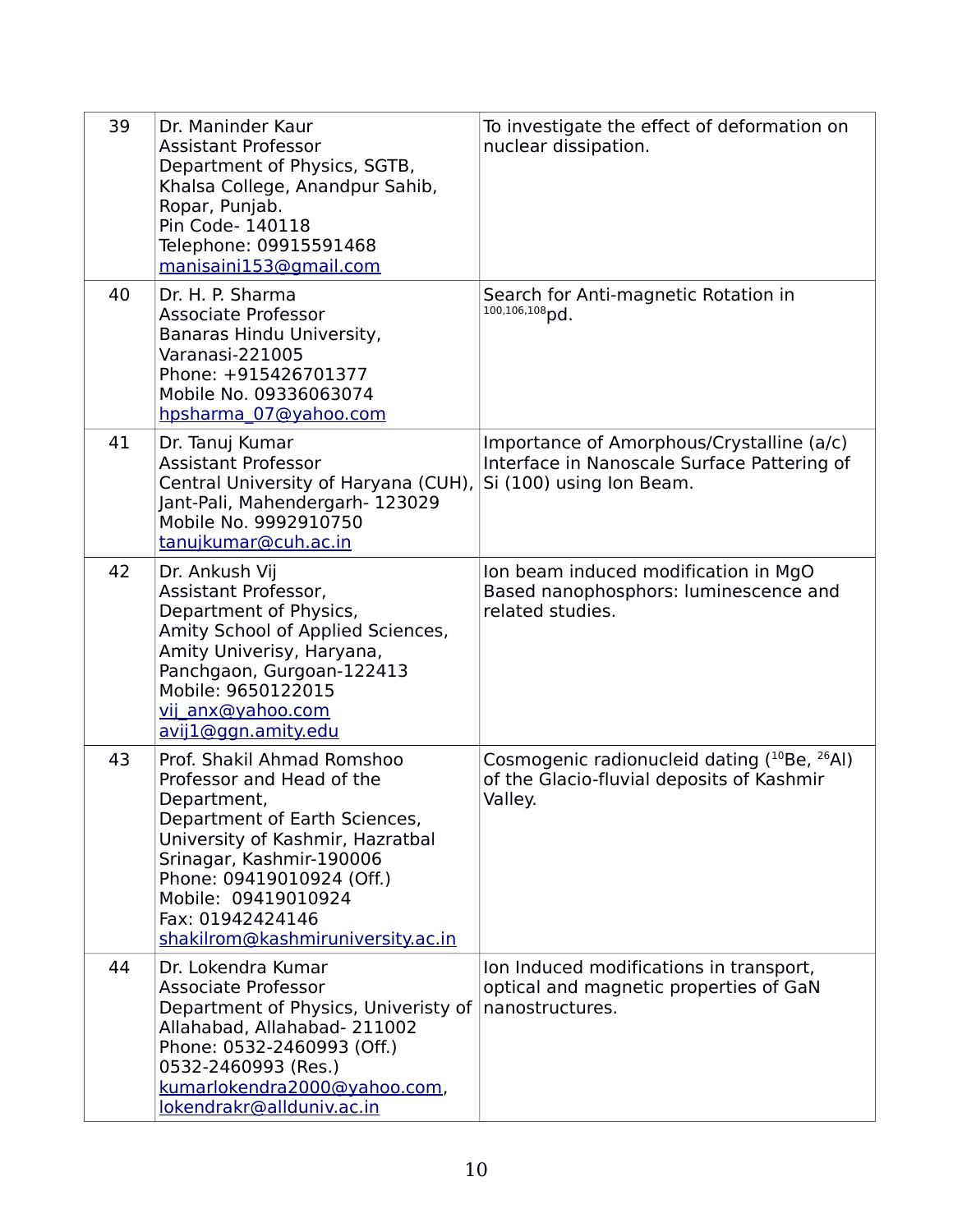| 45 | Dr. Ratnesh Gupta<br>Professor and Head<br>School of Instrumentation, Devi<br>Ahilya University, Takshshila<br>Campus, khandwa Road,<br><b>INDORE-452001</b><br>Phone- 0731246228 (Off.)<br>09165360552 (Res.)<br>Mobile: 09165360552<br>gratnesh ioi@yahoo.com                      | In-situ monitoring and study of resistance<br>switching properties of metal-oxide thin<br>films by swift heavy ions.                                |
|----|--------------------------------------------------------------------------------------------------------------------------------------------------------------------------------------------------------------------------------------------------------------------------------------|-----------------------------------------------------------------------------------------------------------------------------------------------------|
| 46 | Dr. Utpal Shashikant Joshi<br>Professor<br>Department of Physics,<br>School of Sciences,<br><b>Gujarat University</b><br>Ahmedabad-380009<br>Phone: 079-26303041(Off.)<br>079-26925686 (Res.)<br>Fax: 079-26306194 (G.U.)<br>usjoshi@gmail.com                                       | Heavy ion induced controlled defects for<br>improving the electrical properties of oxides<br>and polymer based devices.                             |
| 47 | Dr. Vivek Kumar<br><b>Assistant Professor</b><br>Department of Physics,<br>National Institute of Technology<br>Meghalaya, Laitumkhrah Shillong<br>-793003, Meghalaya<br>Pin Code- 793003<br>Phone: 9402102362 (Off.)<br>Mobile: 9911658618<br>vivekkumar@nitm.ac.in                  | Ultra-thin Silicon nanowire<br>arrays fabricated by ion beam assisted<br>chemical etching and their applications in<br><b>SERS bio</b><br>-sensing. |
| 48 | Dr. Rajesh Kumar<br>Assistant Professor of physics,<br>Univeristy School of Basic and<br>Applied Sciences, Guru Govind<br>Singh Indraprastha University, New<br>Delhi-110078<br>Phone: 011-25302414 (Off.)<br>011-25302966 (Res.)<br>Mobile: 09718876101<br>rajeshkumaripu@gmail.com | Study of swift heavy ion induced<br>modifications of oxide based nonocomposite<br>meterials for application in gas sensor.                          |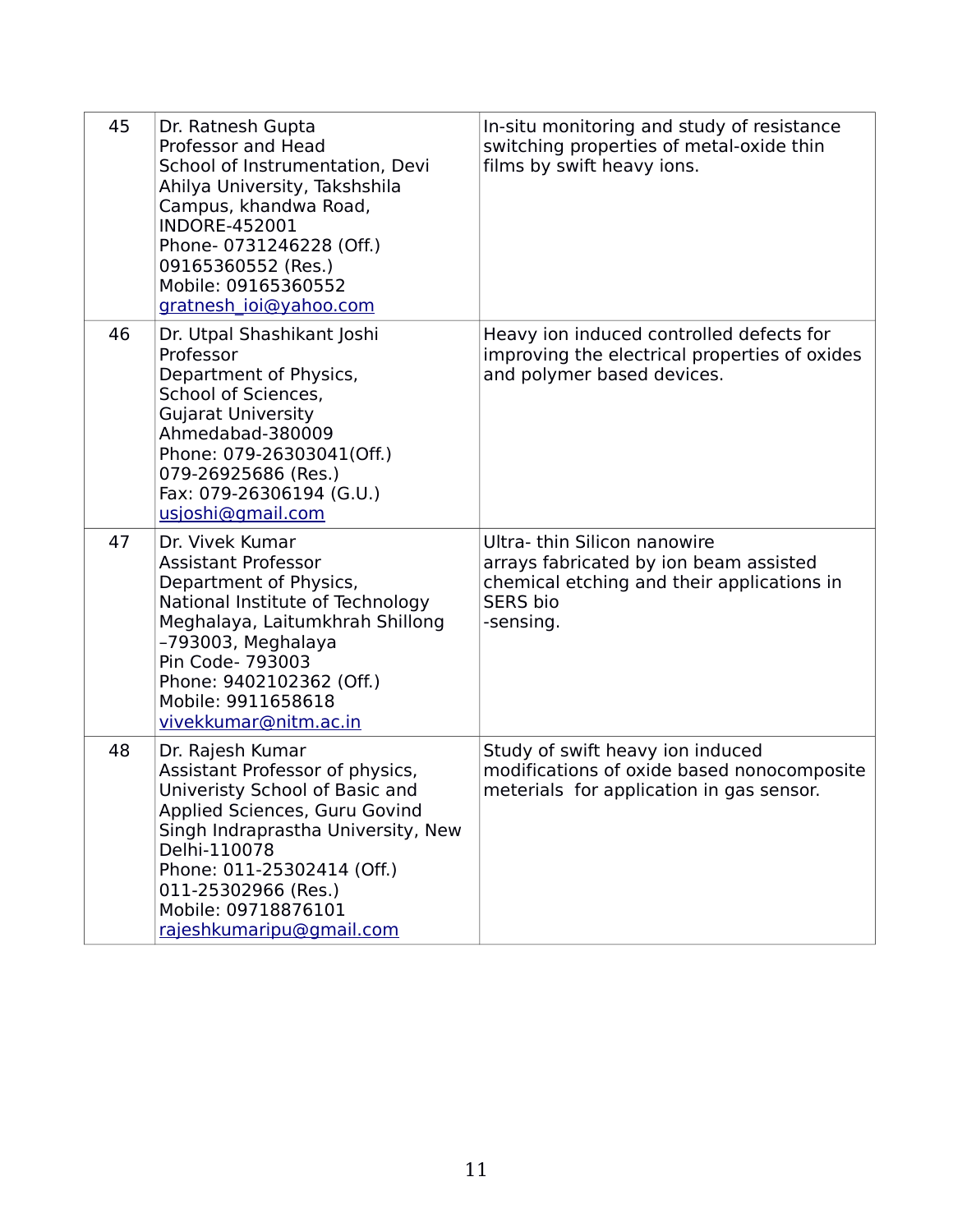| 49 | Dr. G. Ramesh Kumar<br>Assistant Professor<br>Department of Physics, University<br>College of Engineering Arni (A<br>Constituent college of Anna<br>University Chennai), Thatchur, Arni-<br>632326, Tamilnadu Pin Code:<br>632326<br>Phone: 04173-244401 (Off.)<br>09444275758 (Res.)<br>rameshvandhai@gmail.com | Swift Heavy Ion Irradiation Effects on<br>Multiferroic Properties of Pure and Rare Earth<br>Doped Bismuth Ferrite Thin Films.                          |
|----|------------------------------------------------------------------------------------------------------------------------------------------------------------------------------------------------------------------------------------------------------------------------------------------------------------------|--------------------------------------------------------------------------------------------------------------------------------------------------------|
| 50 | Dr. Jitendra Kumar Pattanaik<br>Assistant Professor,<br>Centre for Geography and Geology,<br>Central University of Punjab, City<br>campus, Mansa Road, Bathinda -<br>151001<br>Mobile: + 91- 9674227643,<br>9041785779<br>jitendra.bapi@gmail.com                                                                | Determination of extent and timing of basin<br>Quaternary glaciation in the Upper<br>Alakananda using cosmogenic radionuclides<br>$10$ Be and $26$ Al. |

## **BTR-5: LOW ENERGY ION BEAM FACILITY**

| S.No           | PRINCIPAL INVESTIGATOR                                                                                                                                                         | <b>TITLE OF THE PROJECT</b>                                                                                                                     |
|----------------|--------------------------------------------------------------------------------------------------------------------------------------------------------------------------------|-------------------------------------------------------------------------------------------------------------------------------------------------|
| $\mathbf 1$    | Ms. Pragya Bhatt<br><b>DST INSPIRE Faculty</b><br>IUAC, New Delhi-110067<br>Mobile No.: +91-9958354477<br>pbpragya@gmail.com                                                   | Study of bond rearrangement and fragment<br>ion orientation in slow highly charged<br>ion-molecule collisions: a case study of NH <sub>3.</sub> |
| $\overline{2}$ | Ms. Pragya Bhatt<br><b>DST INSPIRE Faculty</b><br>IUAC, New Delhi-110067<br>Mobile No.: +91-9958354477<br>pbpragya@gmail.com                                                   | The study of fragment ion correlations in<br>slow highly charged ion collisions with N <sub>2</sub> O<br>and $NO2$ .                            |
| 3              | Mr. Ajit Kumar<br>Research Scholar<br>Jamai Milia Islamia<br>Jamia Nagar, New Delhi,<br>Pin Code- 110025<br>Mobile No.: 9891600529<br>Ajit.gupta529@gmail.com,                 | Study of the energy dependence of the<br>angular distrubution of ionic fragment from<br>molecules.                                              |
| 4              | Mr. Ashaq Hussain Sofi<br>Ph.D Research scholar,<br>Department of Physics, NIT Srinagar<br>$-190006$<br>(Jammu and Kashmir) India<br>Mobile: 09596512008<br>Shifs237@gmail.com | Effect of Irradiation & Implantation on the<br>transport, magnetic & optical properties of<br>indium oxide.                                     |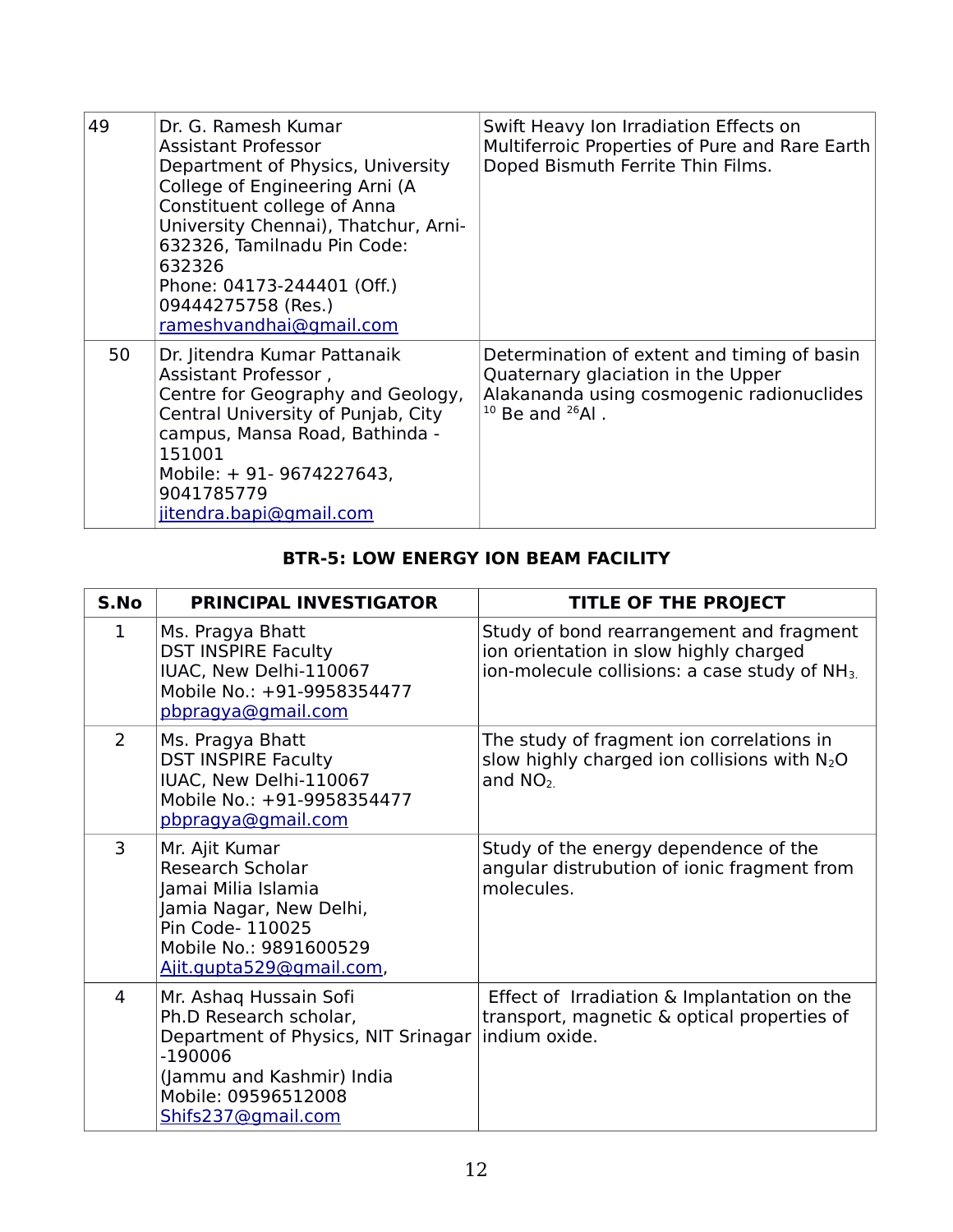| 5              | Dr. Bhas Bapat<br><b>Associate Professor</b><br>Indian Institute of Science Education<br>and Research Pune, Pashan,<br>Pune -411008<br>Phone: 02025908239 (Off.)<br>Mobile: 08237099039<br>bhas.bapat@iiserpune.ac.in                                                                                                                                                                   | Inner shell ionisation and alignment effects<br>in small molecules.                                                          |
|----------------|-----------------------------------------------------------------------------------------------------------------------------------------------------------------------------------------------------------------------------------------------------------------------------------------------------------------------------------------------------------------------------------------|------------------------------------------------------------------------------------------------------------------------------|
| 6              | Dr. Umesh Ramakant Kadhane<br><b>Associate Professor</b><br>Dept. of Physics,<br>Indian Institute of Space Science<br>and Technology,<br>Thiruvananthapuram, Pin Code-695<br>547<br>Phone-04712568550 (Off.)<br>Mobile: 09539072859<br>rkumesh@gmail.com                                                                                                                                | Plasma potential measurements on Xenon<br>plasma in ECR ion source.                                                          |
| $\overline{7}$ | Dr. Umesh Ramakant Kadhane<br><b>Associate Professor</b><br>Dept. of Physics,<br>Indian Institute of Space Science<br>and Technology,<br>Thiruvananthapuram, Pin Code-695<br>547<br>Phone-04712568550 (Off.)<br>Mobile: 09539072859<br>rkumesh@gmail.com                                                                                                                                | Collision of Naphthalene and derivatives with<br>energetic Proton and Helium ions.                                           |
| 8              | Dr. Sunil Singh Kushvaha<br>Scientist<br><b>CSIR-National Physical Laboratory,</b><br>New Delhi<br>Mailing Address: TEC-9B, Physics of<br><b>Energy Harvesting</b><br>Division, CSIR-National Physical<br>Laboratory, Dr. K.S. Krishnan Marg,<br>New Delhi-110012<br>Phone: 011-54609329 (Off.)<br>011-28745239 (Res.)<br>Mobile: 9899798692<br>Fax: 45609310<br>kushvahas@nplindia.org | Low energy Si and N ion implantation in<br>un-doped high resistive GaN film grown by<br>laser molecular beam epitaxy.        |
| 9              | Mr. Faroog Ahmad Dar<br>Ph.D. Research scholar, Department<br>of Physics,<br>NIT Srinagar -190006<br>(Jammu and Kashmir) India<br>Mobile No. 08491807924<br>faroog.fd@gmail.com                                                                                                                                                                                                         | Modification in the structural, optical<br>and mnagnitic properties of $Al2O3$ thin films<br>by low energy ion implantation. |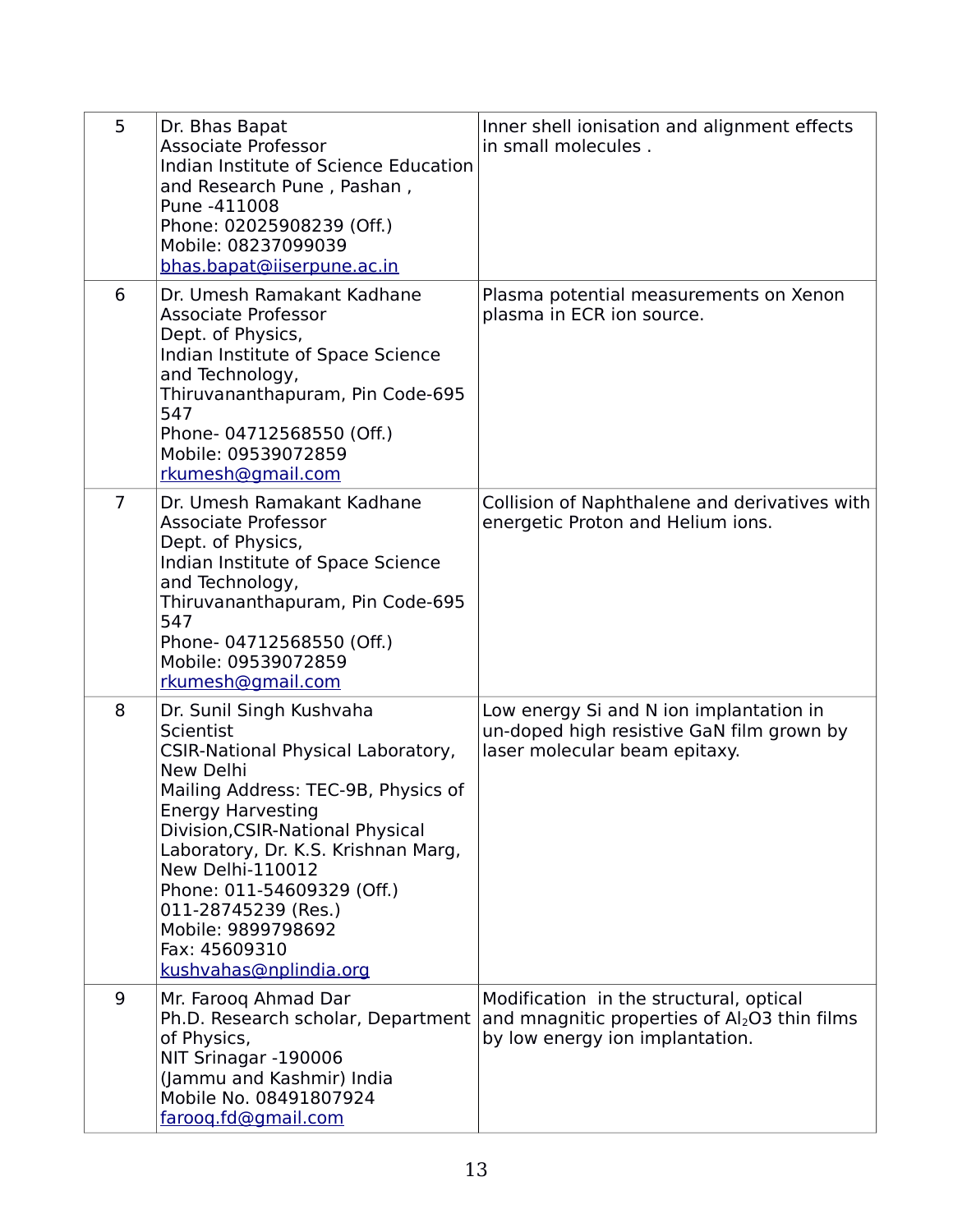| 10 | Prof. Shikha Varma<br>Institute Of Physics, Bhubaneswar<br>Pin Code- 751005<br>Phone: 09337103334<br>shikha@iopb.res.in                                                                                                                                                                               | Variation in magnetic and photo catalytic<br>activity of $TiO2$ after ion implantation in<br>conjugation with channeling studies by low<br>energy Chromium (Cr) ion. |
|----|-------------------------------------------------------------------------------------------------------------------------------------------------------------------------------------------------------------------------------------------------------------------------------------------------------|----------------------------------------------------------------------------------------------------------------------------------------------------------------------|
| 11 | Prof. Shikha Varma<br>Institute Of Physics, Bhubaneswar<br>Pin Code- 751005<br>Phone: 09337103334<br>shikha@iopb.res.in                                                                                                                                                                               | Investigation of rare earth metal ion<br>implantation in HfO <sub>2</sub> thin films and its<br>application as resistive switching memory<br>devices using LEIBF.    |
| 12 | Mr. Sunil Ojha<br>Scientist-F<br>Inter-University Accelerator Centre,<br>Aruna Asaf Ali Marg,<br>Post Box No. 10502,<br>New Delhi- 110067<br>Phone-26122277,<br>26893955<br>Mobile: 9810606154<br>sunil.mumbaikar@gmail.com                                                                           | Analysis of epitaxial recrystallization by ion<br>beams in silicon.                                                                                                  |
| 13 | Ms. G. K. Priya Merline<br><b>Research Scholar</b><br>Crystal Growth Centre,<br>Anna University Chennai-<br>Mobile: 09994808777<br>priyamerline@gmail.com                                                                                                                                             | Investigation on antimony potassium tartrate<br>using low energy ion implantation.                                                                                   |
| 14 | Mr. Ajay Kumar<br>Asst. Prof.<br>Dept. of Physics, SRM University,<br><b>NCR Campus,</b><br>Ghaziabad<br>C-53 A / C-3 Shalimar Garden Ext-II,<br>Sahibabad, Ghaziabad - 201005<br>Mobile: 9811632806<br>ajayatali@gmail.com                                                                           | Radiation stability of pyrochlore under ion<br>irradiation.                                                                                                          |
| 15 | Dr. Sai Ramudu Meka<br><b>Assistant Professor</b><br>Indian Institute of Technology<br>Roorkee,<br>Metallurgical and Materials Engg.<br>Dept.(MMED), IIT Roorkee,<br>Roorkee-247667, Uttarakhand,<br>Telephone: 01332284860 (Off)<br>01332284164 (Res.)<br>Mobile: 07060933840<br>sairamudu@gmail.com | N and B ion implantation into Iron-based<br>alloys; role of alloying elements and defects<br>already present in the substrate.                                       |